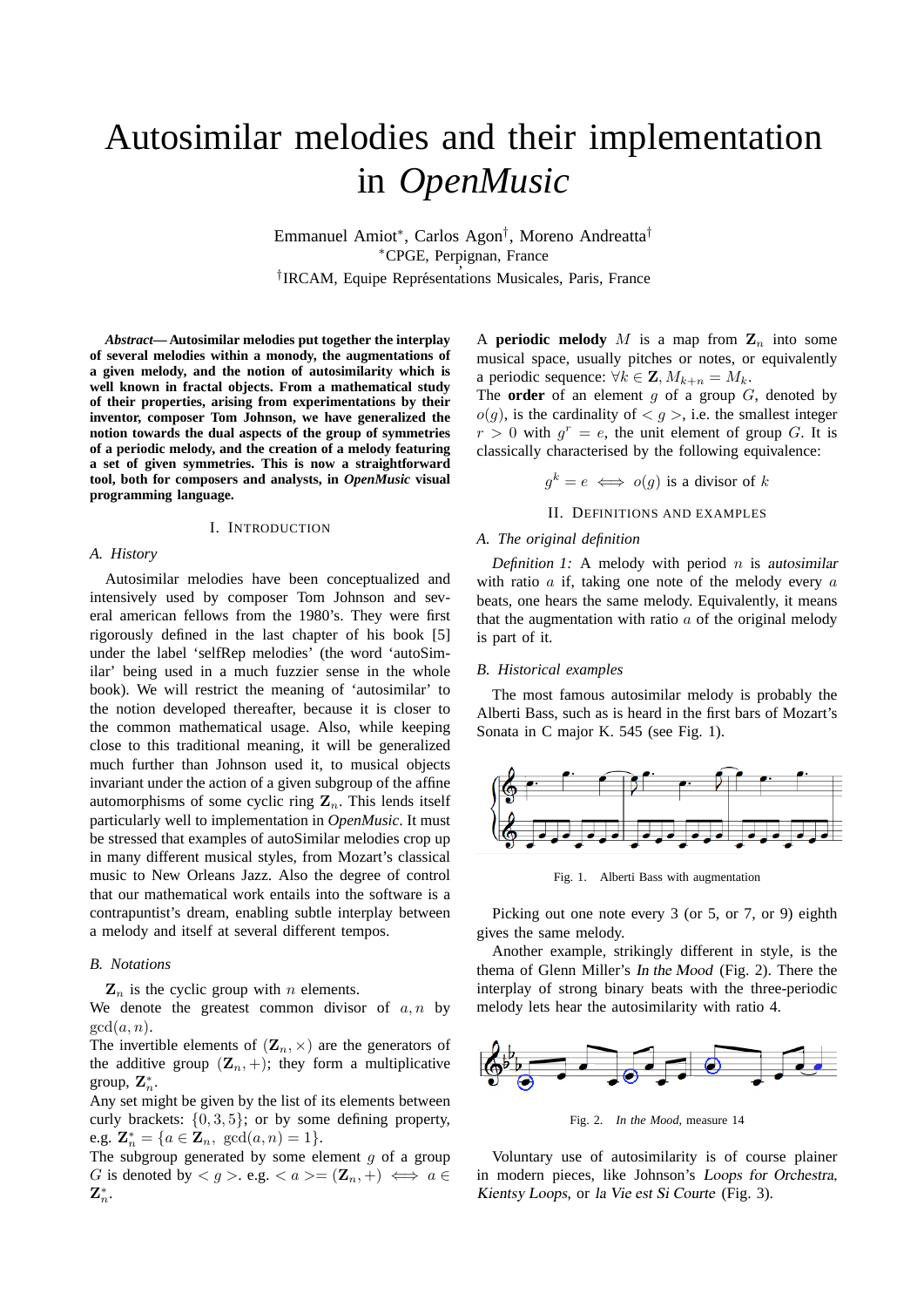

Fig. 3. *La Vie Est Si Courte*

#### *C. Construction via orbits of an affine map*

All the mathematical statements in this presentation have been proved, but we will omit the proofs here for the sake of brevity.

# *1) Building an autosimilar melody:*

*Theorem 1:* Any autosimilar melody of ratio a and period *n* is built up from orbits of the affine map  $x \mapsto$  $a \times x \pmod{n}$ : if

$$
\mathcal{O}_x = \{ a^k x \pmod{n}, k \in \mathbf{Z} \} = a^{\mathbf{Z}} . x
$$

then for each note  $P$  of the melody, the subset of indexes  $M^{-1}(P) = \{i \in \mathbb{Z}_n, M_i = P\}$  is one such orbit, or an union of several ones.

This means that one has first to compute the orbits, which are subsets of beat indexes, and choose a single note for all the beats of each orbit – or several orbits.

For example, the orbits of  $x \mapsto 3x \mod 8$  are (0), (4), (1 3), (5 7), (2 6) as for instance  $0 \times 3 = 0, 4 \times 3 = 12 = 4$ mod  $8.5 \times 3 = 7 \mod 8$  and  $7 \times 3 = 5$ . Setting note C on the first two orbits, i.e. 0 and 4, E on the last one, i.e. 2 and 6, and G on the remaining indexes, one gets the Alberti Bass. This is easily done in *OpenMusic* (see Fig. 4).

*2) About numbers:* Some predictibility about the lenghts of orbits, their total number, its maximal value, and other interesting figures, have been obtained. Let it be observed on this simple example the following general facts:

- 1) Several orbit lengths are possible;
- 2) All orbit lengths divide the longest one.
- 3) The longest orbit has for length  $o(a)$ .
- 4) Length 1 (a lone note) occurs;

*3) Prime cases:* Tom Johnson has been particularly interested in periods which are a power of 2, or a prime number. The first case led to the elucidation of the question of the greatest possible number of different notes:

*Theorem 2:* The greatest number of notes for an autosimilar melody with period n is  $3n/4$ . It occurs when *n* is a multiple of 4 and  $a = 1 + n/2$ .

In the prime case on the other hand, all orbits but one are the same size:

*Theorem 3:* If *n* is prime then  $\{0\}$  is one orbit; all other orbits have the same length,  $o(a)$ .



Fig. 4. A patch in *OpenMusic* showing the process leading to the construction of the Alberti Bass

This case can be seen as a realization of a tiling with a motif  $\mathcal{O}_1 = \{1, a, a^2 \dots \}$  and some augmentations  $\mathcal{O}_x =$  ${x, a x, a^2 x...} = x \times \mathcal{O}_1$ . Fig. 5 shows the tiling of the line process with 0 (which is left aside) and orbit (1 2 4) together with its augmentation (3 6 12). Modulo 7, this reduces of course to the three orbits of  $x \mapsto 2x$ , namely  $(0)$ ,  $(1 \ 2 \ 4)$  and  $(3 \ 5 \ 6)$  but musically the effect is different.

This is precious, as few algorithms producing tilings by augmentations are known as yet. *OpenMusic* features another one.

# *D. First generalization*

The family of maps  $x \mapsto ax$  (with a invertible mod *n*) form a subgroup,  $\mathcal{H}_n$ , of the general affine group:  $Aff_n = \{x \mapsto ax = b, a \in \mathbb{Z}_n^*, b \in \mathbb{Z}_n\}.$  The group  $\mathcal{H}_n$ of homotheties modulo n is a quotient of  $\text{Aff}_n$  by its normal subgroup  $\mathcal{T}_n$  of all translations  $\tau_b : x \mapsto x + b$ , and is isomorphic to the multiplicative group  $\mathbf{Z}_n^*$ .

Leaving aside this theory, it is obvious to generalize the above definition to such general affine automorphisms:

*Definition 2:* A melody with period  $n$  is autosimilar with ratio  $a$  and offset  $b$  if, taking one note of the melody every  $a$  beats, and starting with the  $b^{th}$  beat, one hears the same melody. Equivalently, it means that the augmentation with ratio  $a$  of the original melody is part of it, though maybe with a different starting point.

The construction is identical, giving the same note to all beats belonging to a same orbit of map  $f: x \mapsto a x + b$ mod n.

More than half the time, this construction gives exactly the same melodies as before: it is sufficient to change the (arbitrary) origin of beats. For instance, the orbits of  $x \mapsto 3x + 2 \mod 8$  are (0 2), (1 5), (3), (4 6) and (7), which are exactly the same as the orbits of  $x \mapsto 3x$ , up to a translation of 3. In the remaining cases however, new,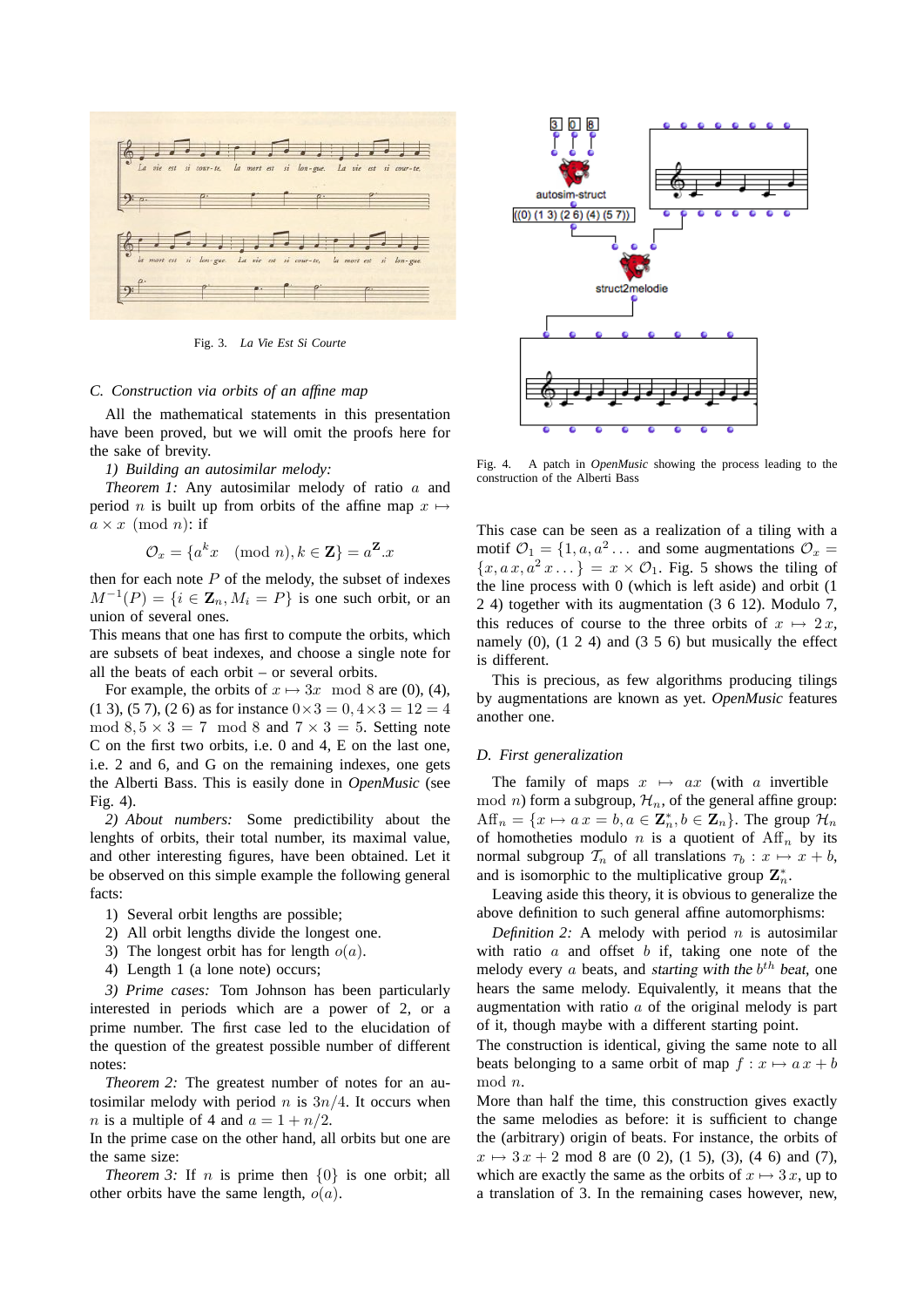

Fig. 5. Tiling the line with one orbit of an autosimilar melody and some of its augmentations

interesting autosimilar melodies are obtained. They have no single notes:

*Theorem 4:* A melody can be generated by  $x \mapsto ax$ , up to some appropriate choice of time origin, iff it admits 1 note orbits.

This new species of autosimilar melodies arising from purely mathematical considerations opens up a wider choice for the composer. It it still true that all different orbit lengths divide the longest one, though its length is now  $o(f)$ , usually a multiple of  $o(a)$ .

Example: the popular melodic pattern in figure 6 is autosimilar with ratio 3 and offset 1.



Fig. 6. AutoSimilar with offset

#### III. SYMMETRY GROUP

# *A. Stabilizer*

*Definition 3:* Let  $M = (M_k)_{k \in \mathbb{Z}}$  be an n–periodic melody. The set  $G_M$  of all  $f \in Aff_n$  verifying

$$
\forall k \in \mathbf{Z} \ M_{f(k)} = M_k
$$

is a subgroup of  $\text{Aff}_n$ , called the symmetry group, or stabilizer, of M.

This general concept encapsulates the previous definitions:  $M$  is autosimilar with ratio  $a$ , offset  $b$ , iff the map  $f: x \mapsto ax + b$  is in its stabilizer. So are ipso facto all powers of  $f$ , and sometimes other maps too: for the Alberti Bass, no fewer than 8 symmetries occur:

$$
x \mapsto x, 3x, 5x, 7x, x+4, 3x+4, 5x+4, 7x+4
$$



Fig. 7. The family of symmetries for the Alberti Bass

## *B. The ultimate definition*

It is from there a natural step to define

*Definition 4:* A melody *M*, *n*−periodic, is autosimilar under the subgroup G of  $\mathrm{Aff}_n$ , iff  $G \subset G_M$ .

*Theorem 5:* Such a melody can be built by giving the same notes to all elements of a same orbit of group  $G$ : such an orbit is  $\mathcal{O}_x = \{f(x), f \in G\}.$ 

## *C. Algorithms*

We have two algorithms about stabilizers implemented in *OpenMusic*:

1) Find the stabilizer of a given melody (with a given period). This is done by checking exhaustively the action of all affine maps in  $\text{Aff}_n$  – there are less than  $n^2$ such maps. Fig. 7 shows how *OpenMusic* provides the collection of affine transformations for the Alberti Bass, and exhibits their effects on the original melody. This enables the composer to visualize at a glance all the copies of a melody that are present inside itself, i.e. its whole autosimilar potential.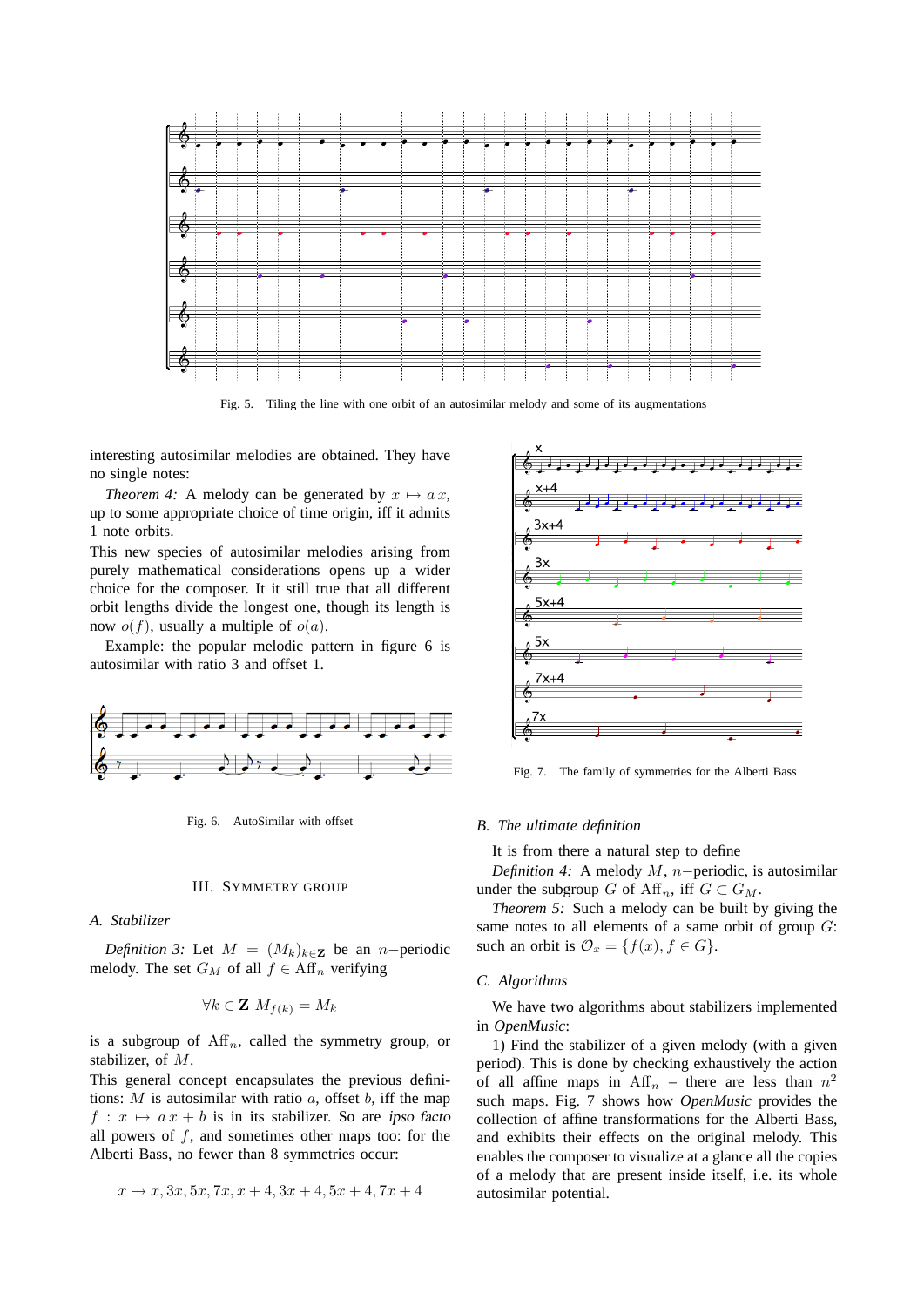

Fig. 8. This patch shows how to produce an autosimilar melody (the Alberti Bass) starting with a set of symmetries, a period and a collection of pitches.

2) Find a melody with some given symmetries. One builds the orbits first as explained below, from there it is the composer's choice to associate notes to each orbit with a standard *OpenMusic* procedure.

The user inputs a collection of affine maps. Starting from an element  $x$  in  $\mathbf{Z}_n$ , a set is initialized with  $x$  as sole element. Then all the maps in the collection are applied repeatedly to that set until it no longer changes. All elements of this set, now an orbit, are set aside and the algorithm carries on with the next element in  $\mathbf{Z}_n$ that has not been reached yet, until  $\mathbf{Z}_n$  is exhausted (see Fig. 8). This is the dual approach from the last one, providing the composer with the simplest structure admitting autosimilar copies with the desired ratios and offsets.

#### *D. Palindromes*

The above concept enables to clarify which autosimilar melodies will be palindromes, as it is only a question of whether  $x \mapsto -x$  (or some more general inversion  $x \mapsto c - x$ ) is present in the stabilizer of the melody. The algorithms allow the straighforward construction of palindromic melodies (among other symmetries), and the theory reaches interesting result, as (simplifying a little)

*Theorem 6:* An autosimilar melody with ratio a will be palindromic iff there is some power of  $\alpha$  equal to -1 mod n.

For instance, as in Fig. 9 it is clear that  $x \mapsto 3x$  gives a palindrome modulo 14, as  $3^3 = 27 = -1 \mod 14$ .

The sequence of periods  $n$  owning some such roots of  $-1$ , that is to say of periods allowing palindromic autosimilar melodies, was previsouly unknown and has been added to Sloane's online encyclopedia of integer



Fig. 9. A palindrome with period 14



Fig. 10. Autosimilar melody with period 15 and its palindromic deformation

sequences<sup>1</sup> under reference A126949.

Besides of course, it is always possible to build a palindromic (autosimilar) melody from *any* autosimilar melody by just collapsing together notes belonging to orbits that are symmetrical (the map  $f : x \mapsto -x$  exchanges orbits of a primitive autosimilar melody with ratio  $a$ ). For example see the original and the 'palindromized' on Fig. 10 obtained by collapsing together the two inversionallyrelated orbits  $(1, 2, 4, 8)$  and  $(7, 11, 13, 14).$ <sup>2</sup>

A nice theoretical property of autosimilar melodies appears when one tries to iterate an affine map with a ratio that is *not* invertible modulo n: the map being no longer one-to-one, there is no reversibility and some information is lost at each iteration, but (this is related to the very deep Fitting Lemma of commutative algebra that already appeared in a musical context in Anatol Vieru's sequences, [3]) after a time an autosimilar melody emerges (see Fig. 11).

Thus chaos hides inside itself the deepest harmony.



Fig. 11. An autosimilar melody from a random one

#### IV. CONCLUSION

We presented some theoretical and implementational aspects of melodic autosimilarity. After describing a general group-theoretical framework for the construction of autosimilar melodies (via the orbits of an affine transformation), we presented a new approach that generalizes

<sup>1</sup>http://www.research.att.com/ njas/sequences/

<sup>&</sup>lt;sup>2</sup>The remaining orbits are invariant under inversion, e.g.  $f(3, 6, 9, 12) = 15 - (3, 6, 9, 12) = (12, 9, 6, 3).$